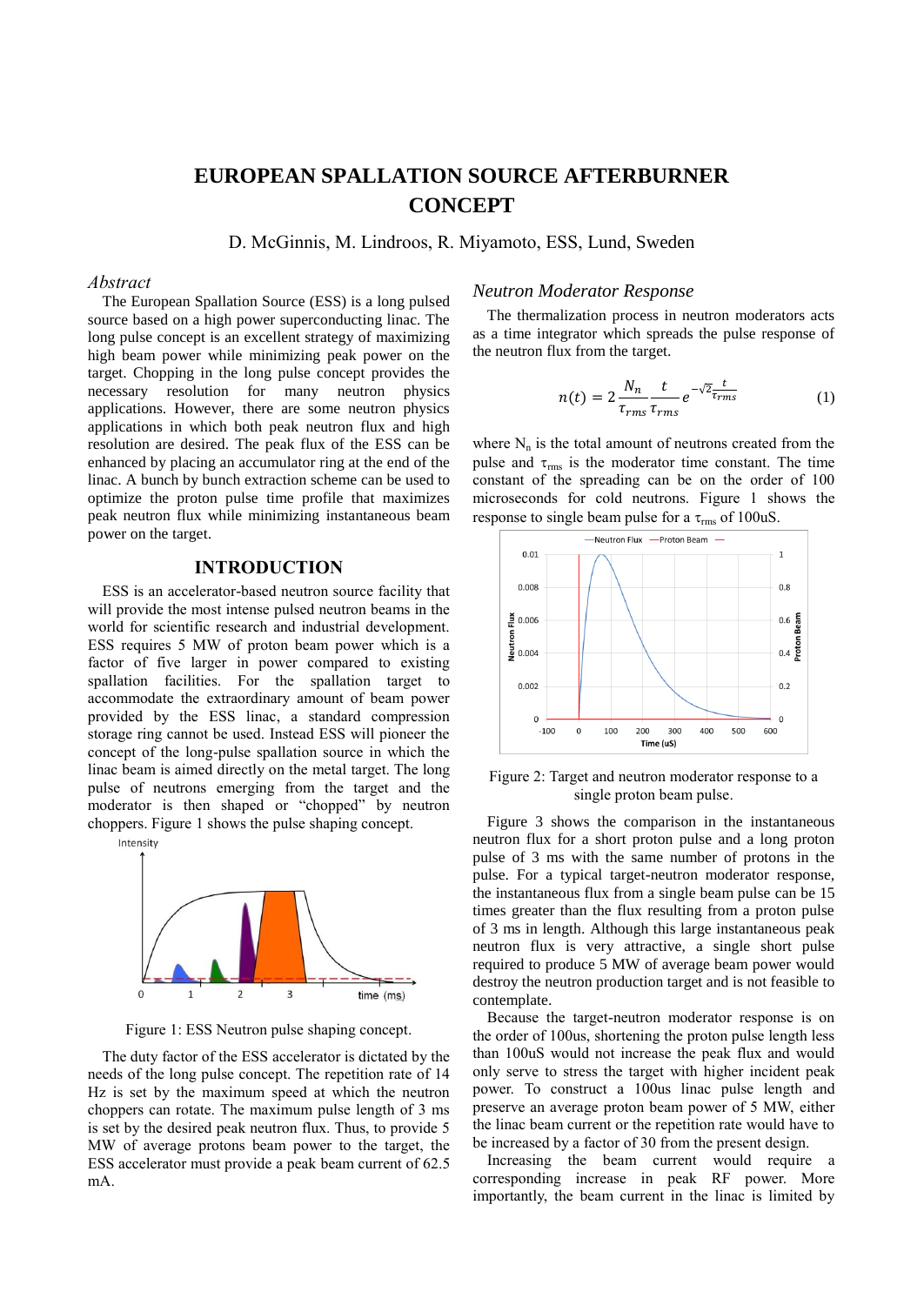space charge effects, especially at the low energy end of the linac. The energy spread in the neutron beam and distance between the target and the neutron experiments places an upper limit on the repetition rate of the linac.



Figure 3: Target and neutron moderator response to a short and long (3 ms) proton pulse with the same number of protons per pulse.

# **100 MICROSECOND COMPRESSOR RING COMPLEX**

A possible alternative is to build a compressor ring that would feed the target with a 100uS long pulse of protons. To inject into each ring, the ESS linac would have to fitted with a H- ion source. Multi-turn injection and Hstripping systems would also be required for the rings. At the energy of 2 GeV, laser stripping might be an alternative to stripping with carbon foils. The wavelength of the laser required would in the visible light range of 560 nm [1].

For a simple single turn extraction, the ring circumference would have to exceed 30km! To extract from a smaller ring, one could consider resonant extraction. Resonant extraction is a well-known technique in high energy physics for extracting the beam from a storage ring when the required extraction time is much greater than the revolution period of the ring. However, the process is inherently lossy and resonant extraction for a 5 MW beam would be problematic.

Another possibility is to consider smaller multiple rings occupying the same tunnel and stagger the single turn extraction from the rings over a 100uS period. As noted previously, the pulse structure of the multiple extractions would be obscured by the moderator response. Multiple rings would also reduce the burden of space charge tuneshift. Figure 4 shows the response to four proton beam pulses spaced 25 us apart for a  $\tau_{\rm rms}$  of 100uS.

With four proton beam pulses, the peak proton pulse charge is reduced by 75% while the peak neutron flux is reduced by only 12%. However, even with multiple rings, single turn extraction would leave a relatively large gap between sequential extractions giving rise to concerns about peak power on the target. The figure of merit for target cooling is based on transit time of "sound waves"

out of the target. For solid targets, this transit time is on the order of 25uS.



Figure 4: Target and neutron moderator response to four proton beam pulses.

Thus, it would be better to shorten the spacing between proton pulses below 25 us. This could be done by implementing fast bunch-by-bunch extraction kickers into a ring. Such kickers have been planned for the ILC damping rings[2]. Figure 5 shows the target-moderator response for 100 proton beam pulses spaced 1 uS apart for a  $\tau_{\rm rms}$  of 100uS.



Figure 5: Target and neutron moderator response to 100 proton beam pulses.

The peak proton pulse charge is now only 1 % of the peak charge required for a single bunch but the neutron flux is 92% of the neutron flux obtained from a single beam pulse. To produce 5 MW with a pulse repetition rate of 14 Hz, the peak proton beam power on the target would be 3750 MW for the 100uS burst of protons.

## *Extraction Kicker*

For a stripline kicker to be used as a bunch by bunch extraction kicker, the angle of kick is given as:

$$
\Delta \theta = 2g \frac{eV_k}{pc} \frac{L}{d} N_k
$$
 (2)

where g is a transverse form factor  $(\sim 0.9)$ , L is the length of the kicker, d is the aperture of the kicker,  $V_k$  is the kicker voltage, and  $N_k$  is the number of kickers in a ring. The rise time of a stripline kicker is: